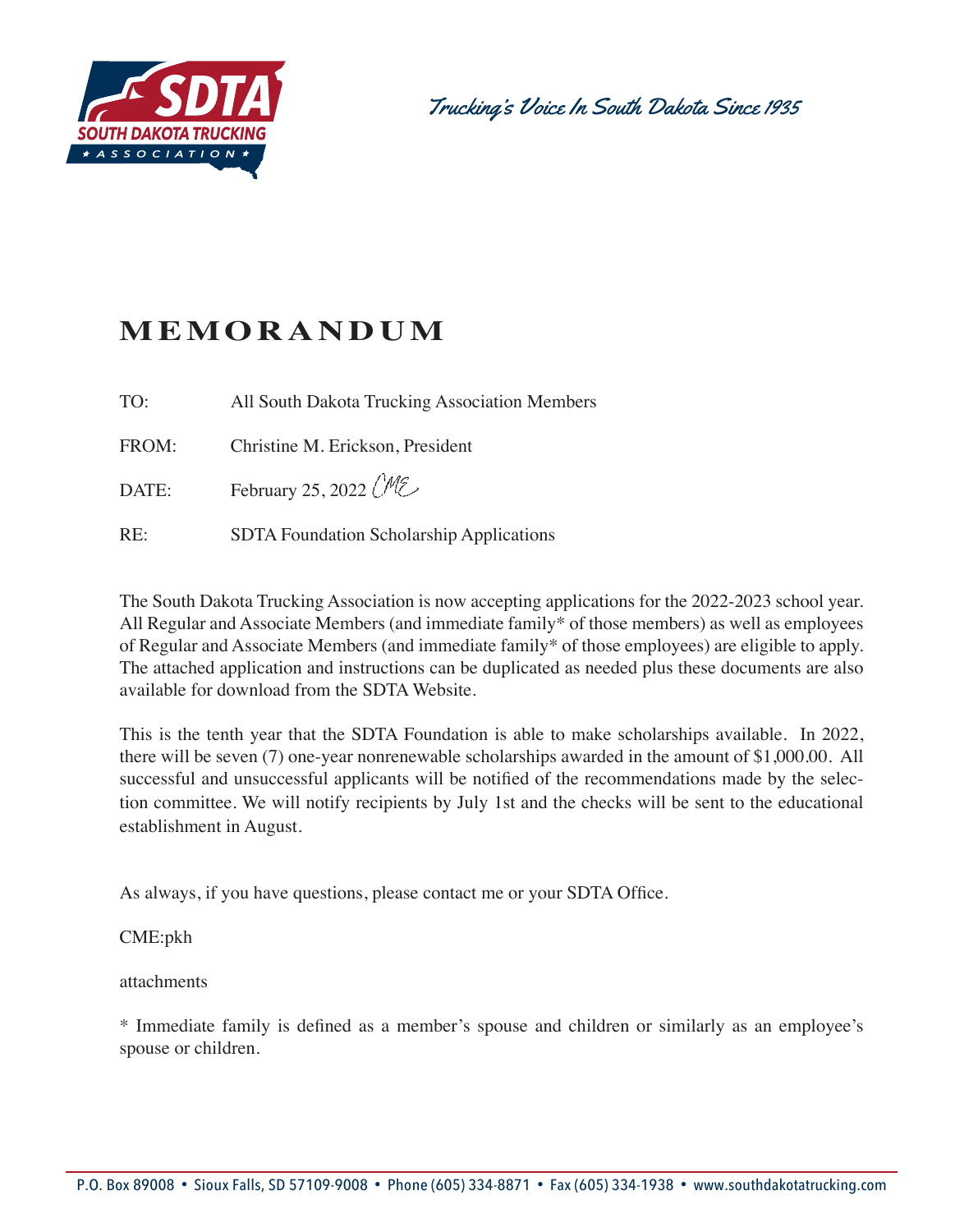## **SOUTH DAKOTA TRUCKING ASSOCIATION FOUNDATION SCHOLARSHIP**

### **APPLICATION INSTRUCTIONS**

By completing and returning this application before the deadline, you will be considered for one of seven (7) South Dakota Trucking Association Foundation Scholarships. Scholarships will be awarded at a level of \$1,000.00 per recipient.

The attached application must be completed and mailed with a postmark no later than **Friday, APRIL 29, 2022.** 

Please mail all application material to:

Christine Erickson South Dakota Trucking Association PO Box 89008 Sioux Falls SD 57109-9008

### **You will be considered eligible by meeting the following qualifications:**

1. You must be a degree seeking student.

2. You must be enrolled and registered to attend an educational institution for the fall semester of this year.

3. You must not be in default on any student loans, owe a refund or have received overpayments on any federal, state or institutional financial aid that have not been resolved.

4. With your application, you submitted a signed letter that indicates that you are:

• A family member of a regular or associate member of the South Dakota Trucking Association; or

 • A family member of an employee or leased operator of a regular or associate member of the South Dakota Trucking Association; or

• A family member of an employee of the South Dakota Trucking Association.

## **NOTE:**

All applicants will receive written correspondence advising them if they were or were not awarded this scholarship.

**ALL INCOMPLETE APPLICATIONS WILL BE DISCARDED (See checklist)!**



**ALL APPLICATIONS MUST BE POSTMARKED NO LATER THAN FRIDAY, APRIL 29, 2022 OR THEY WILL BE DISCARDED!**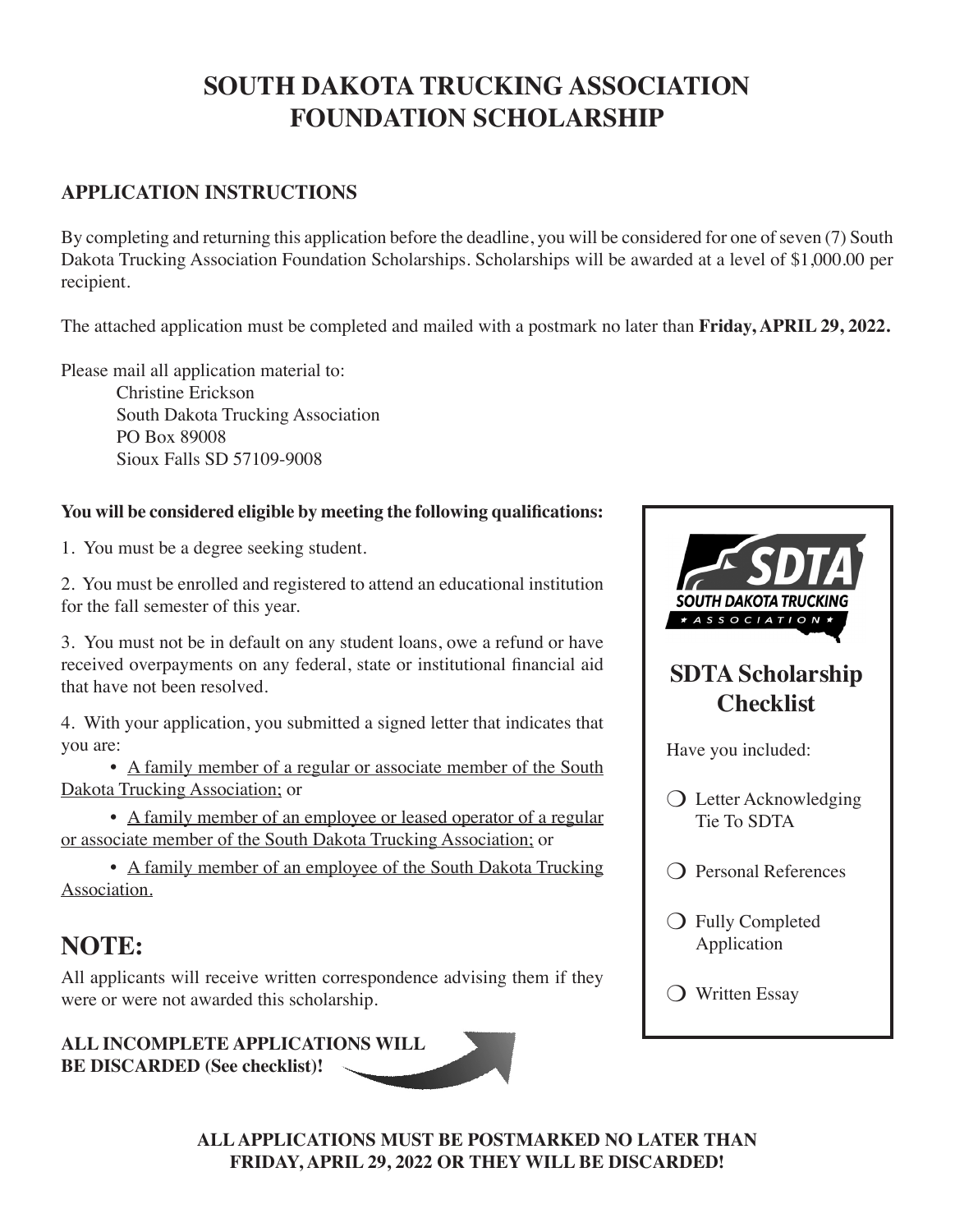

## **SOUTH DAKOTA TRUCKING ASSOCIATION FOUNDATION SCHOLARSHIP APPLICATION**

#### **Applicant Information**

| Student Name (Print) Last First Finance Middle Initial |  |                                                                                                         |
|--------------------------------------------------------|--|---------------------------------------------------------------------------------------------------------|
|                                                        |  |                                                                                                         |
|                                                        |  |                                                                                                         |
|                                                        |  |                                                                                                         |
|                                                        |  |                                                                                                         |
|                                                        |  |                                                                                                         |
|                                                        |  |                                                                                                         |
|                                                        |  |                                                                                                         |
|                                                        |  | <u>,这个人都是不是一个人的人,我们就是一个人的人,我们就是一个人的人,我们就是一个人的人,我们就是一个人的人,我们就是一个人的人,我们就是一个人的人,</u>                       |
|                                                        |  |                                                                                                         |
|                                                        |  |                                                                                                         |
|                                                        |  | Are you a veteran of military service?<br>If yes, please provide years of service and branch of service |

Do you have special circumstances, personal, financial, educational, family-related, medical or disability that we should consider when reviewing this application? Please explain briefly. Also indicate if you plan to work within the trucking industry (For example: Driving, Safety Official, Dispatch, Diesel Technician and etc.)

\_\_\_\_\_\_\_\_\_\_\_\_\_\_\_\_\_\_\_\_\_\_\_\_\_\_\_\_\_\_\_\_\_\_\_\_\_\_\_\_\_\_\_\_\_\_\_\_\_\_\_\_\_\_\_\_\_\_\_\_\_\_\_\_\_\_\_\_\_\_\_\_\_\_\_\_\_\_\_\_\_\_\_\_\_\_\_\_\_\_

#### **Time Commitment**

| I am or will be enrolled at (name of institution)                                          |  |  |                                      |  |  |  |
|--------------------------------------------------------------------------------------------|--|--|--------------------------------------|--|--|--|
| Full-time student?                                                                         |  |  |                                      |  |  |  |
| I plan to work while attending school. ( <i>Please circle</i> ) 1-14 hrs/wk. 15-29 hrs/wk. |  |  | $30-39$ hrs/wk. $40$ or more hrs/wk. |  |  |  |

If you will be working while you are attending school, in what field will you be employed?\_\_\_\_\_\_\_\_\_\_\_\_\_\_\_\_\_\_\_\_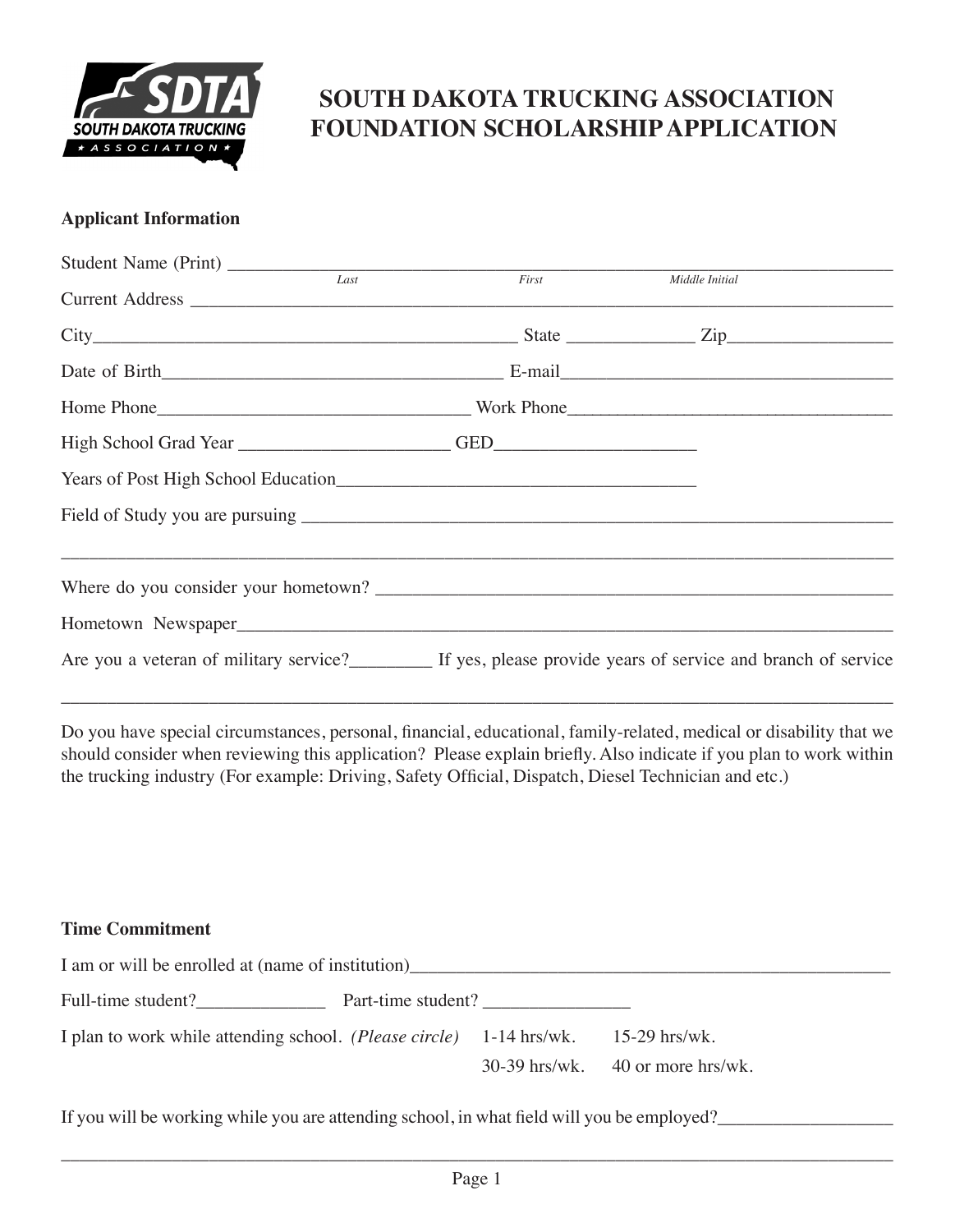#### **Work Experience**

In 150 words or less, please describe your work experience and what you have learned as an employee.

**Personal References**

All applicants must provide three (3) references.

**Name** Mailing Address Relationship Years Known

#### **Activities, Awards and Honors**

All applicants must complete this section. If not applicable, mark with N/A. List awards and honors received, school and community activities and organizations (current or past) in which you have participated. Please list complete organizational name, no acronyms.

**Organization/Activity 1996 Office/Award/Honor Number of Years of Involvement**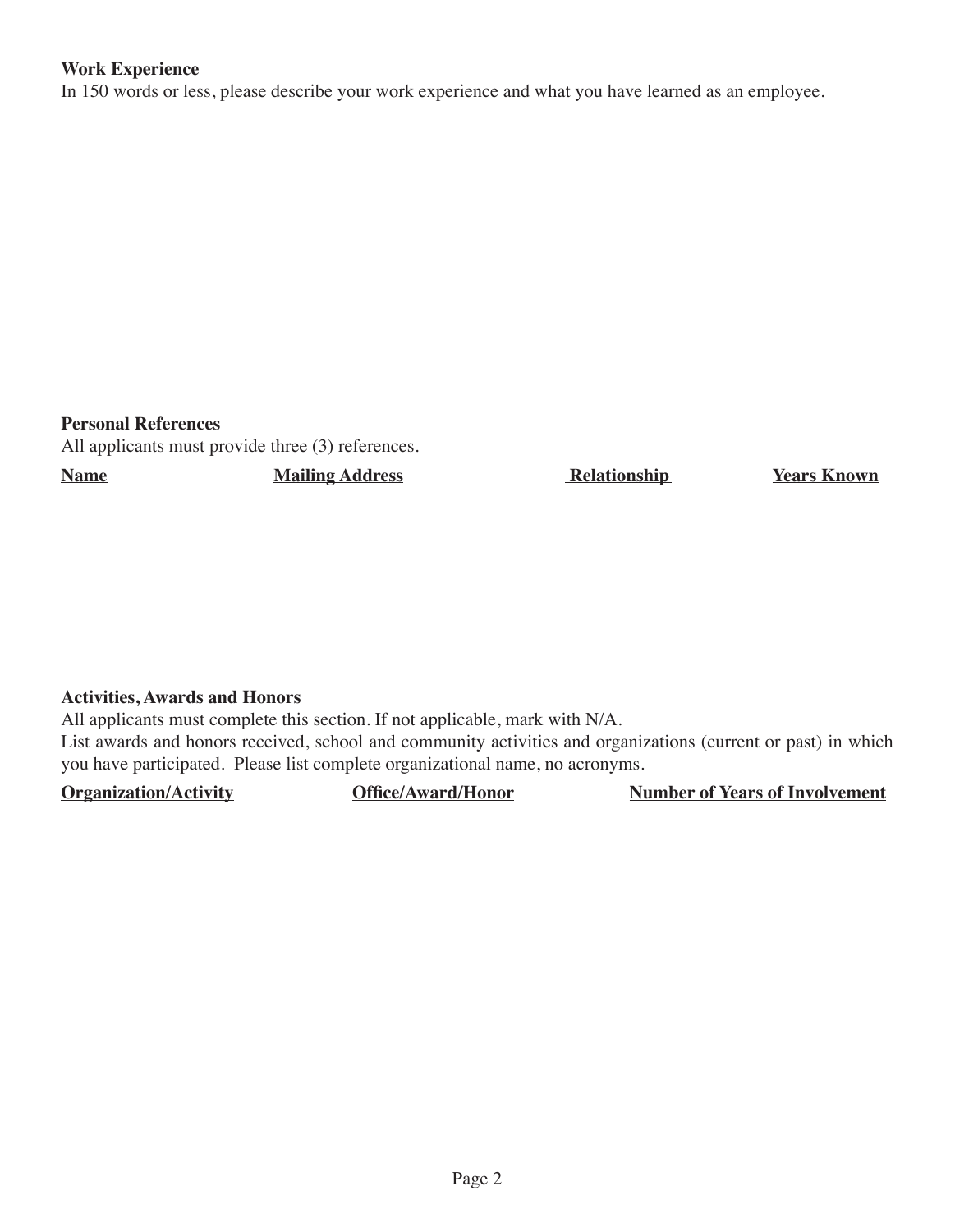### **Essay (use additional page if necessary) (Successful applicants essays may be published)**

Submit an essay of approximately 250 words, which answers the question, "What effect does the trucking industry have on my life and the economy of South Dakota?"